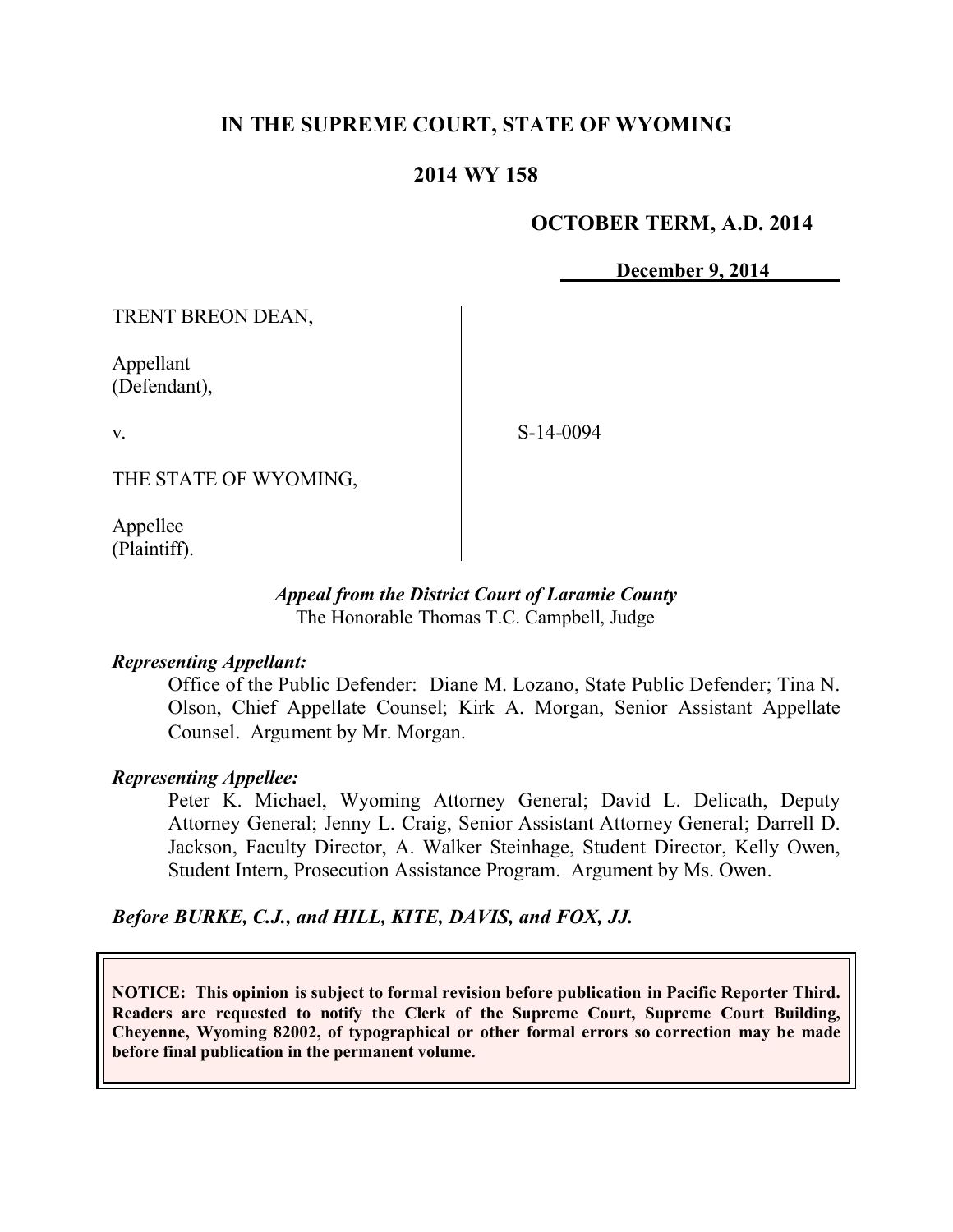#### **KITE, Justice.**

[¶1] A jury found Trent Breon Dean guilty of felony stalking, for stalking his victim in violation of a protection order. He appeals his conviction and sentence, claiming the district court improperly instructed the jury concerning the elements of the crime of stalking and the State did not present sufficient evidence to establish that he acted with the requisite intent. We affirm.

#### **ISSUES**

[¶2] The issues for our determination are:

1. Whether sufficient evidence was presented to establish that Mr. Dean intended to harass the victim.

2. Whether the jury was properly instructed concerning the elements of the crime of stalking.

# **FACTS**

[¶3] The Laramie County Attorney's Office charged Mr. Dean by information on August 8, 2012, with stalking his estranged wife in violation of a protection order issued July 27, 2012, pursuant to Wyo. Stat. Ann. §§ 7-3-508 and 7-3-509 (LexisNexis 2013). The affidavit of probable cause attached to the information stated that Mr. and Mrs. Dean were married but separated pending resolution of divorce proceedings filed by Mrs. Dean. It further stated that Mr. Dean had been previously convicted and sentenced to prison for felony domestic violence against Mrs. Dean and she feared further violence as a result of having filed for divorce. The affidavit stated that in a conversation with Mr. Dean on July 26, 2012, Mrs. Dean told Mr. Dean that his behavior made her fearful and she felt like he was a "ticking time bomb." After this conversation, Mr. Dean went to his wife's office and left a clock and two notes on her desk. Based on this event and Mr. Dean's past behavior, Mrs. Dean's supervisors called security and the building where she worked was locked down. During the lock down, Mr. Dean made repeated telephone calls to Mrs. Dean's office.

[¶4] Later, someone tried to break into Mrs. Dean's home and she called the police. The police found evidence that someone had tried to enter the home by removing a fan placed in an open window. Mrs. Dean subsequently applied for and, after a court hearing, obtained a protection order pursuant to §§ 7-3-508 and 7-3-509 prohibiting Mr. Dean from contacting her. The order was entered on July 27, 2012. Despite the protection order, Mr. Dean continued to call and send text messages to Mrs. Dean. On July 31, 2012, police arrested Mr. Dean for violating the protection order. He continued to make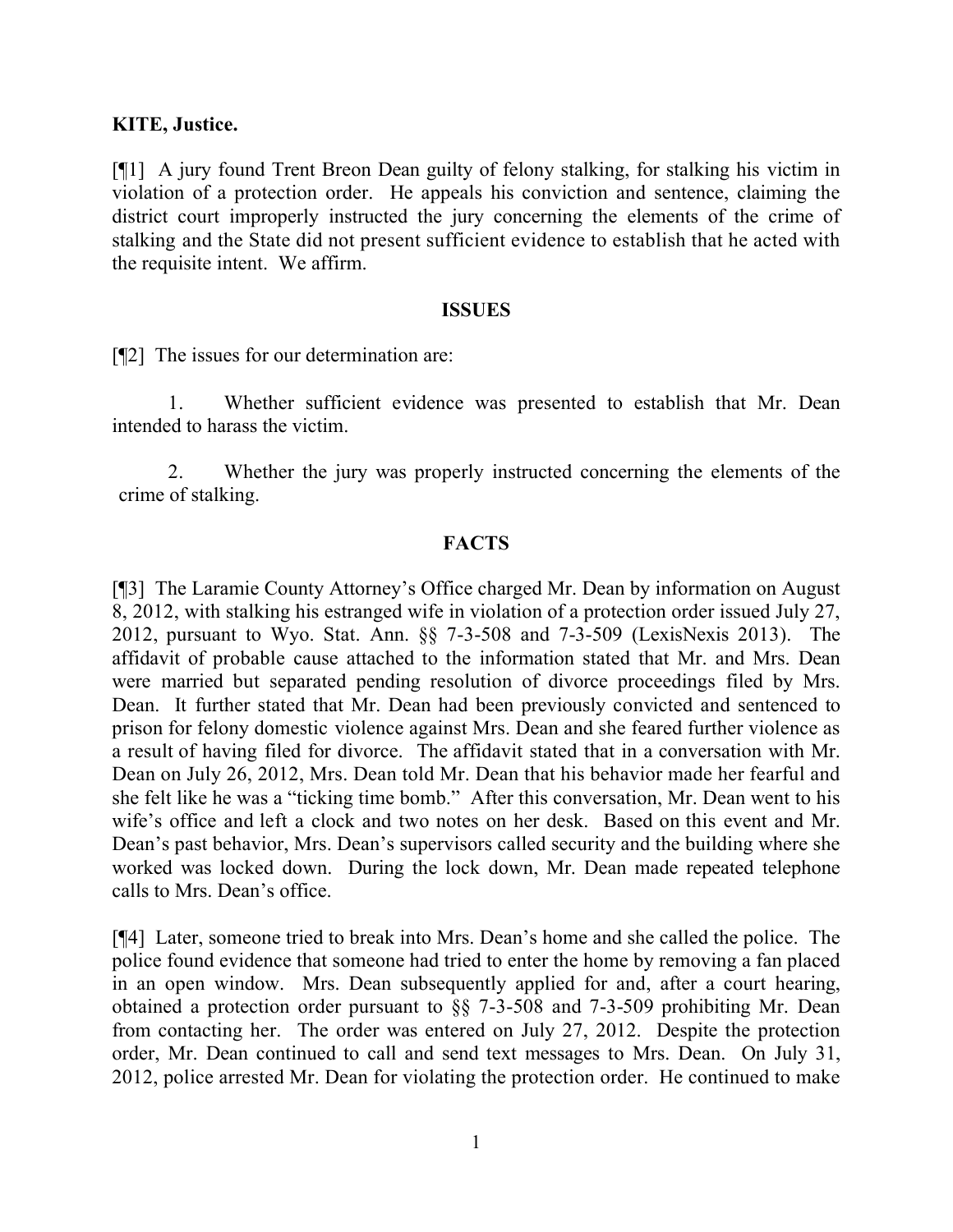telephone calls to Mrs. Dean from the detention center where he was being held, making fifty-six calls in seven days.

[¶5] The statute Mr. Dean was charged with violating provides in relevant part as follows:

### **§ 6-2-506. Stalking; penalty.**

(a) As used in this section:

(i) "Course of conduct" means a pattern of conduct composed of a series of acts over any period of time evidencing a continuity of purpose;

 (ii) "Harass" means to engage in a course of conduct, including but not limited to verbal threats, written threats, lewd or obscene statements or images, vandalism or nonconsensual physical contact, directed at a specific person or the family of a specific person, which the defendant knew or should have known would cause a reasonable person to suffer substantial emotional distress, and which does in fact seriously alarm the person toward whom it is directed.

(b) Unless otherwise provided by law, a person commits the crime of stalking if, with intent to harass another person, the person engages in a course of conduct reasonably likely to harass that person, including but not limited to any combination of the following:

 (i) Communicating, anonymously or otherwise, or causing a communication with another person by verbal, electronic, mechanical, telegraphic, telephonic or written means in a manner that harasses;

 (ii) Following a person, other than within the residence of the defendant;

(iii) Placing a person under surveillance by remaining present outside his or her school, place of employment, vehicle, other place occupied by the person, or residence other than the residence of the defendant; or

(iv) Otherwise engaging in a course of conduct that harasses another person.

. . . . (e) A person convicted of stalking under subsection (b) of this section is guilty of felony stalking punishable by imprisonment for not more than ten (10) years, if:

. . . .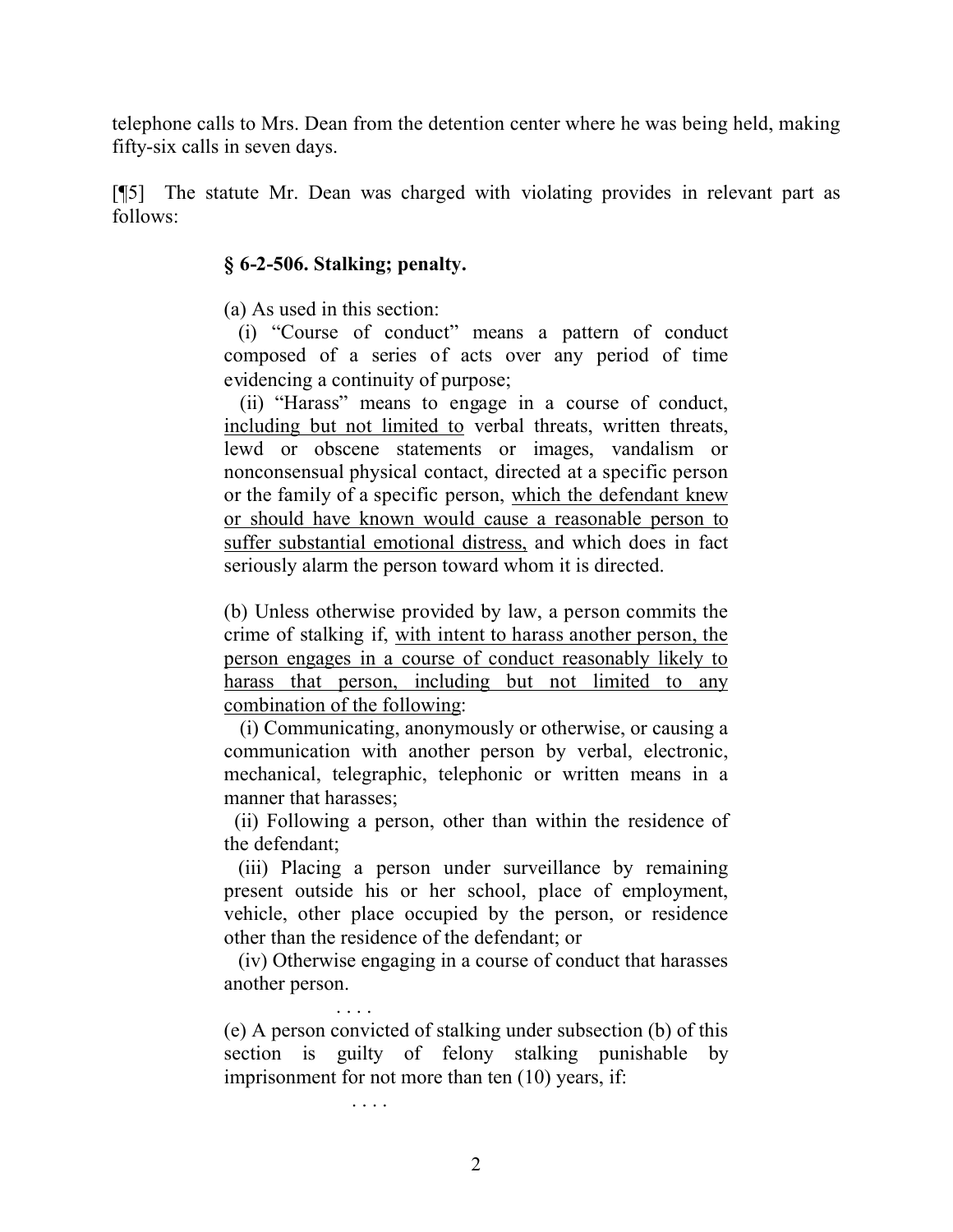(iv) The defendant committed the offense of stalking in violation of a temporary or permanent order of protection issued pursuant to W.S. 7-3-508 or 7-3-509, or pursuant to a substantially similar law of another jurisdiction.

 $[\![\![ 6]\!]$  At trial,<sup>1</sup> the instructions the district court gave the jury included the following:

#### **Instruction No. 9**

The elements of the crime of Stalking, as charged in this case are:

- 1. On or about the 30<sup>th</sup> day of July, 2012 through the  $7<sup>th</sup>$  day of August, 2012,
- 2. In Laramie County, Wyoming
- 3. [Mr.] Dean

- 4. With the intent to harass [Mrs.] Dean
- 5. While engaged in a course of conduct reasonably likely to harass [Mrs.] Dean
- 6. [Mr. Dean] committed the acts set forth in paragraphs 4 and 5 in violation of a stalking protection order.

# **Instruction No. 10**

As used in Instruction No. 9, "course of conduct" means a pattern of conduct consisting of a series of acts over any period of time which demonstrates a continuity of purpose.

# **Instruction No. 11**

As used in Instruction No. 9, "harass" means to engage in a course of conduct, including but not limited to verbal threats, written threats, vandalism or nonconsensual physical contact, directed at a specific person or the family of a specific person, which the defendant knew or should have known would cause a reasonable person to suffer substantial emotional distress, and which does in fact seriously alarm the person toward whom it is directed.

<sup>&</sup>lt;sup>1</sup> This was Mr. Dean's second trial on this charge. The jury was unable to reach a unanimous verdict in the first trial and the district court declared a mistrial and set the case for a new trial. On appeal from the judgment and sentence entered after the second trial, we consider only the record from the latter trial.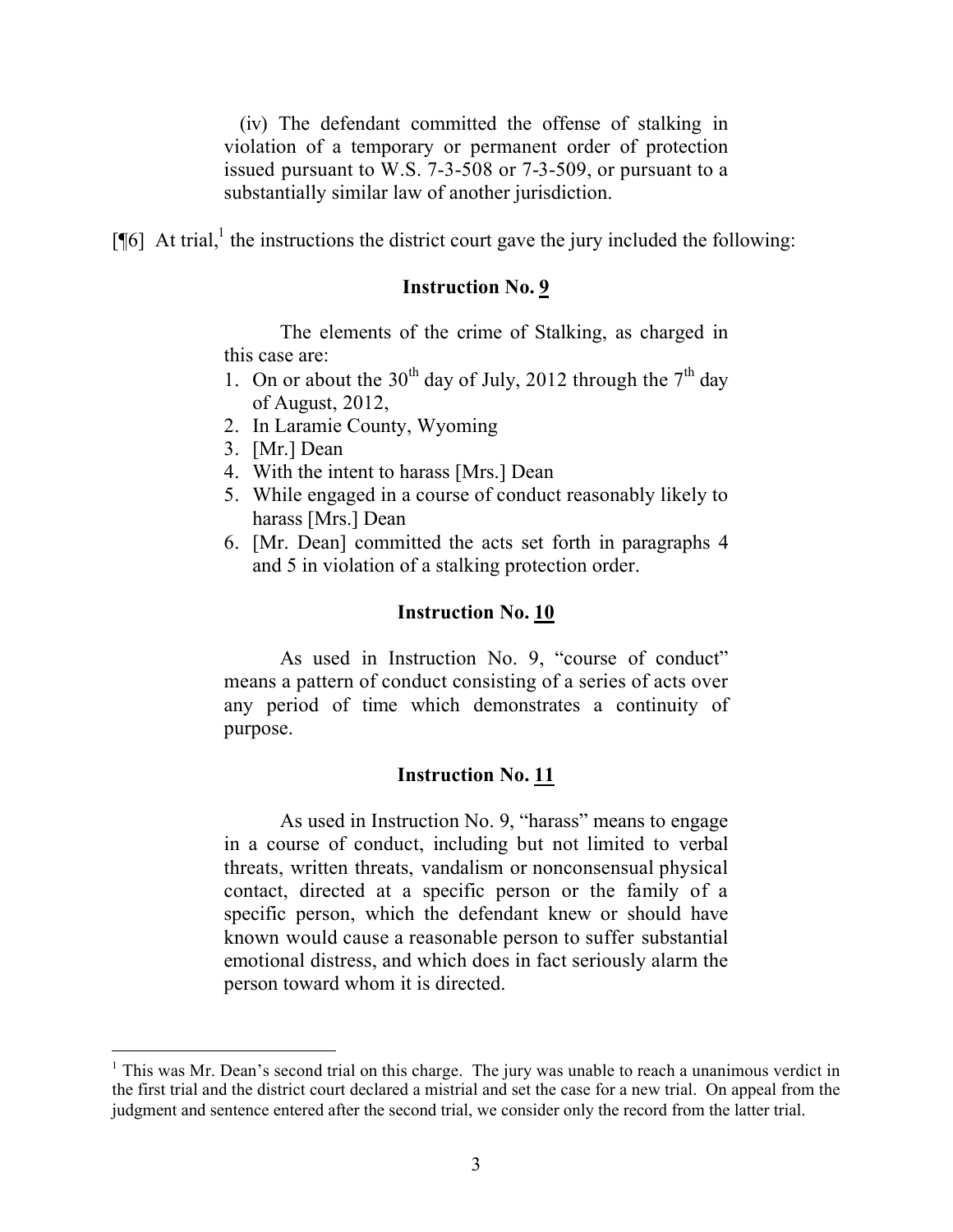### **Instruction No. 12**

As used in Instruction No. 9, "order of protection" means a temporary or permanent order issued by a Court ordering a person to refrain from acts of stalking involving another person or persons.

[¶7] The jury found Mr. Dean guilty of felony stalking. The district court sentenced him to a term of incarceration of nine to ten years. Mr. Dean timely appealed his conviction and sentence.

### **DISCUSSION**

# *1. Sufficiency of the Evidence*

[¶8] We begin our discussion by considering the sufficiency of the evidence because a finding that the evidence was insufficient to support the conviction would require remand to the district court for entry of an acquittal. *Mraz v. State*, 2014 WY 73, ¶ 10, 326 P.3d 931, 934-35 (Wyo. 2014), citing *Ken v. State*, 2011 WY 167, ¶ 17, 267 P.3d 567, 572 (Wyo. 2011). Our review is governed by the following standards:

> [W]e examine and accept as true the State's evidence and all reasonable inferences which can be drawn from it. We do not consider conflicting evidence presented by the defendant. We do not substitute our judgment for that of the jury; rather, we determine whether a jury could have reasonably concluded each of the elements of the crime was proven beyond a reasonable doubt.

*Mraz*, citing *Ken* ¶ 19, 267 P.3d at 572.

[¶9] As set out in paragraph 5 above, in order to sustain a conviction for the crime of felony stalking under § 6-2-506 the State had to prove beyond a reasonable doubt that Mr. Dean, with the intent to harass Mrs. Dean, engaged in a course of conduct reasonably likely to harass her in violation of the protection order. Mr. Dean contends the State failed to prove beyond a reasonable doubt that he acted with the intent to harass. Rather, he argues, the evidence showed only that he acted with the intent to show his wife that he loved her and wanted to save his marriage. The State responds that sufficient circumstantial evidence was presented from which the jury could infer that Mr. Dean intended to harass Mrs. Dean within the meaning of the statute.

[¶10] Section 6-2-506(b) requires a specific intent to harass. *Luplow v. State*, 897 P.2d 463, 468 (Wyo. 1995). That is, it requires proof that a defendant, with the intent to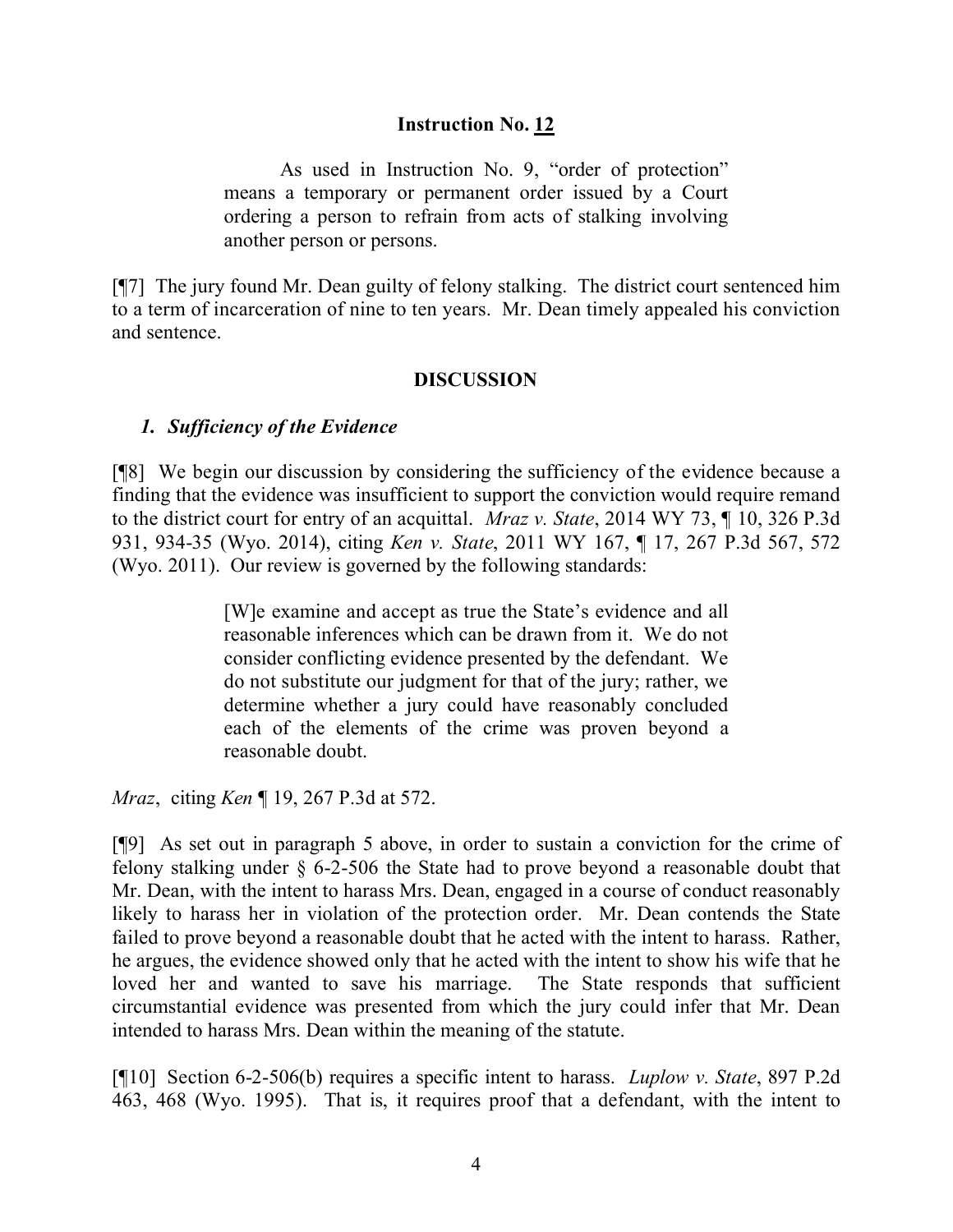harass, engaged in a course of conduct reasonably likely to harass. Specific intent to cause the particular harm may be proven by reasonable inferences from the character of the conduct and surrounding circumstances. *Leavitt v. State,* 2011 WY 11, ¶ 10, 45 P.3d 831, 833 (Wyo. 2011)*.* 

[ $[$ [11] Under  $\S$  6-2-506(e)(iv), the "course of conduct" necessary for a felony stalking conviction may encompass acts of harassment occurring prior to the issuance of an order proscribing contact with the victim. *Walker v. State*, 2013 WY 58, ¶ 24, 302 P.3d 182, 189 (Wyo. 2013) (*Walker II*). The evidence presented by the State, accepted as true for the purpose of determining its sufficiency, showed that in July of 2012, prior to issuance of the protective order, Mr. and Mrs. Dean were living apart and Mrs. Dean had filed for divorce. On July 20, 2012, Mrs. Dean allowed Mr. Dean to stay at her house so they could take the children to the Cheyenne Frontier Days parade the next day. Mr. Dean had been drinking heavily and fell asleep in her bed. Because he was drunk, rolling around the bed and snoring, Mrs. Dean lay down on the couch in the front room. Mr. Dean woke up in the middle of the night and was angry with her for not being in bed with him. He accused her of being with another man in the front room and began looking under the couch and in the kitchen cabinets. Mrs. Dean told him that she wanted to take him back to the house where he had been staying. He went after her. She ran into the kitchen, called 911 and grabbed a knife. Mr. Dean proceeded to ransack the bedroom and the children's rooms. The police arrived and, after being threatened with a taser, Mr. Dean agreed to leave. After he left, he made repeated telephone calls to Mrs. Dean. Mrs. Dean testified that she was scared that night, ranking her fear on a scale of one to ten at "nine plus."

[¶12] The next day, Mr. Dean continued to call and text Mrs. Dean from different phones. In one of the texts, he said he had stolen Mrs. Dean's debit card and I.D. and told her to come and get them. Mrs. Dean testified that she was too scared to go herself so she drove her two older children to within a block of the house where Mr. Dean was staying and sent them to retrieve the documents. Mr. Dean sent Mrs. Dean repeated texts, including one telling her that he was angry that she had not come to retrieve her things herself. Mr. Dean called and texted Mrs. Dean the next day as well. Even though she did not see him that day, she testified that she was scared because she did not know whether he was watching her or what his state of mind was.

[¶13] On Monday, July 23, 2012, Mr. Dean began calling Mrs. Dean at work first thing in the morning. When Mrs. Dean did not answer, Mr. Dean came to her office building. A receptionist brought Mrs. Dean a note indicating that a man was there to take her to lunch. She was on a business call and, knowing the man was likely Mr. Dean, tried to hurry it along so that she could leave her office before he came there. She testified she was scared of him and felt threatened by his repeated phone calls and having him show up at her office. Before Mrs. Dean was able to end the call, the receptionist brought Mr. Dean to her office and he sat in a chair while she finished the call. Afterward, Mrs. Dean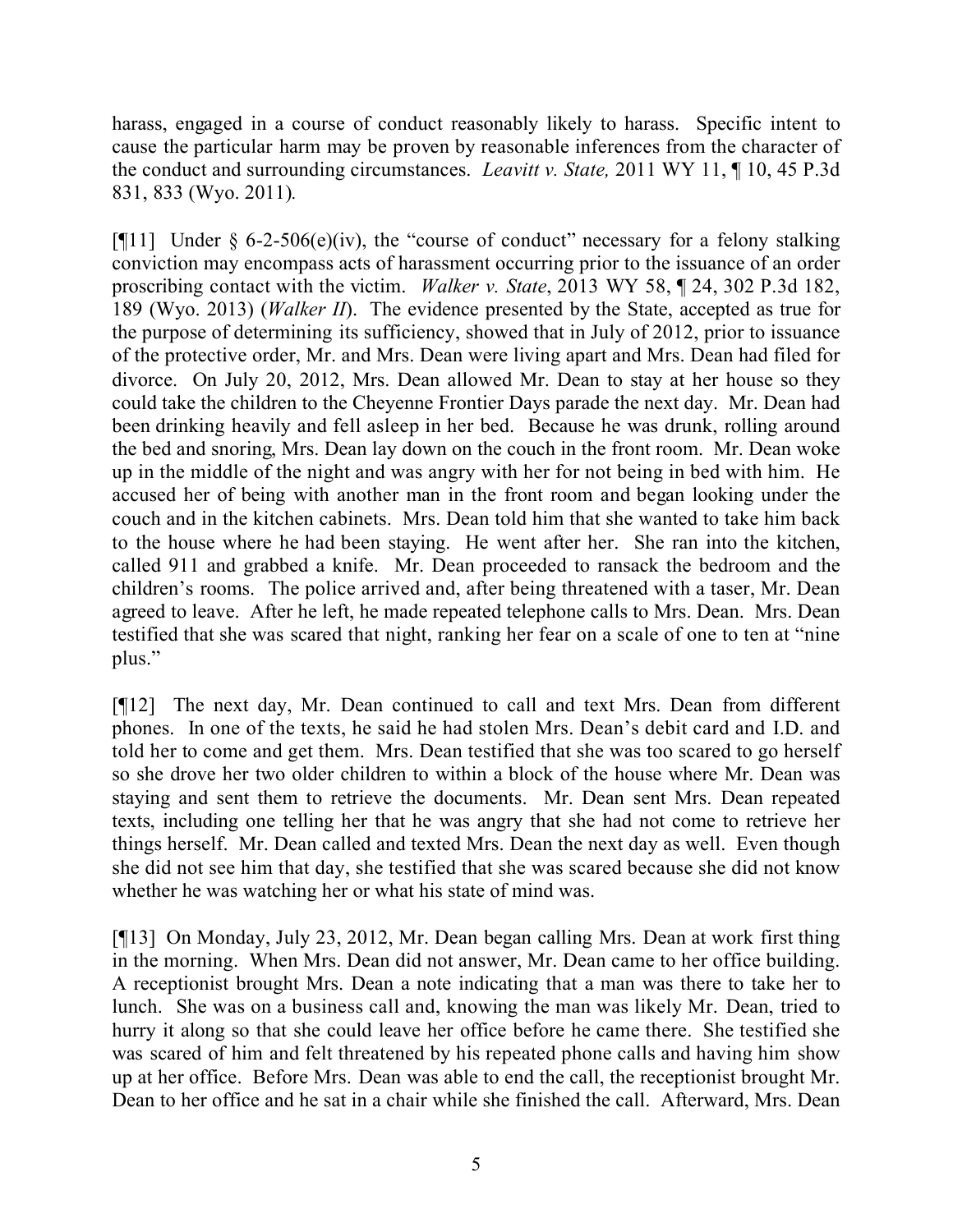went outside with Mr. Dean and told him she was moving ahead with the divorce and not to come to her office. He told her that he owned her and was not going to lose her.

[¶14] The following day, Mr. Dean again started calling Mrs. Dean at work. When she did not answer, he left messages saying he would come to her office if she did not take his call. Around 11:30 or noon, Mr. Dean showed up in her office with lunch. So as not to make a scene, Mrs. Dean ate lunch with him in her office, then walked him to the front door and told him not to come to her office, to leave her alone and to go home and wait to be served with the divorce papers. Mr. Dean began yelling and cussing and told Mrs. Dean he was not afraid of the police. Mrs. Dean went back inside the building because two women were standing there and she thought Mr. Dean would not do anything to her with them there. Mr. Dean continued to call and text Mrs. Dean through the rest of the day. She testified, "it was very intimidating the way he was coming at me." She also testified that she took his statement about not being afraid of the police to mean he was not afraid to do whatever he wanted to her.

[¶15] The next day, July 25, 2012, Mrs. Dean took the day off from work to take her kids to Cheyenne Frontier Days activities. That afternoon while they were out, Mr. Dean called and said he was watching her, described what she was wearing and listed the places she had been in the order that she had been there. Mrs. Dean testified that she "was scared to death" upon hearing Mr. Dean had been watching her without her knowledge. She started crying and told the kids they all needed to go home. She stayed home that evening and did not take the kids to the carnival like she normally did on Cheyenne Day because she was too scared and did not feel safe going. She testified that on a scale of one to ten, her fear of Mr. Dean that day was at a ten.

[¶16] The following day, Mrs. Dean parked her vehicle a couple of blocks away from the office parking lot and walked to her office, hoping that if Mr. Dean did not see her vehicle he would think she was not at work and would not come to her office. As with the other days that week, Mr. Dean began calling and texting her first thing in the morning. Finally, Mrs. Dean went outside and answered a call from him, hoping that if he heard her talking outside he would think she was not at work. Mr. Dean had been served with the divorce papers that morning and told Mrs. Dean he was going to check himself in to inpatient rehabilitation, get counseling for anger management and start working and going to church. Mrs. Dean told him she was moving forward with the divorce and to seek treatment for his own well-being, not in the hope of getting them back together. She told him about a thought process chart she had seen at a recent counseling session that went from "somewhat responsible behavior" to "somewhat irresponsible" to "irrational" to "a walking time bomb." She told Mr. Dean that he matched the description of the walking time bomb on the chart. Mr. Dean responded that he would leave her alone and would sign the divorce papers.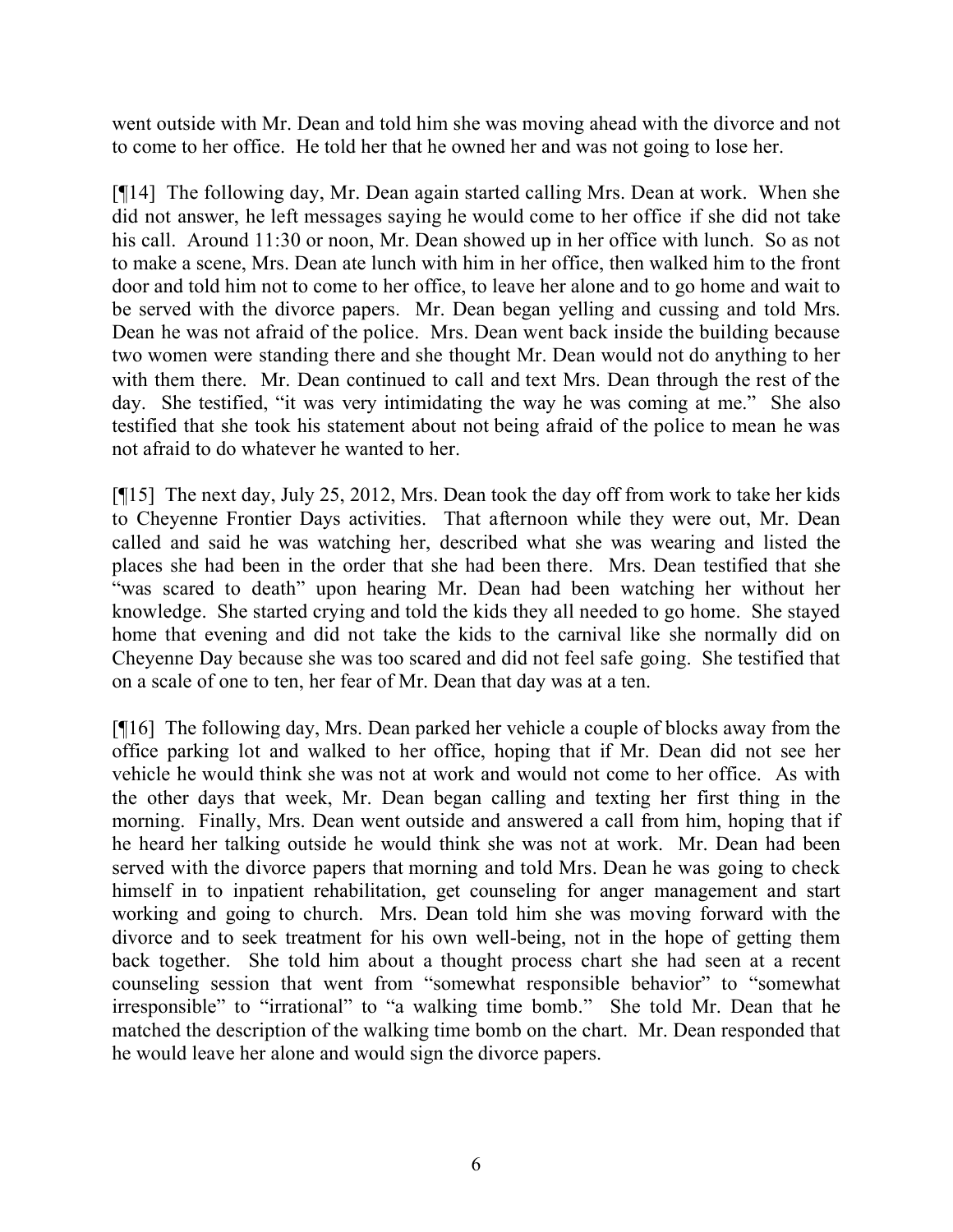[¶17] Based on Mr. Dean's statements, Mrs. Dean believed he would not come to her office and that everything would be okay. She went back to her office and met with her boss, telling her that a meeting scheduled with the division administrator to discuss concerns about Mr. Dean was no longer necessary, he was getting help and would not be a problem in the future. As she was talking with her boss, Mrs. Dean learned that Mr. Dean was in the building, was angry and was heading toward her office carrying a bag. Mrs. Dean was scared about what Mr. Dean might do and she and her boss left her office and went to a nearby stairwell where Mrs. Dean's boss made some calls from her cell phone. As a result, the building was locked down and law enforcement arrived. Meanwhile, Mr. Dean had gone to Mrs. Dean's office and left a clock and two notes on her desk. When Mrs. Dean returned to her office later, she saw the clock and the notes, which said, "Love, your husband" and "I love you so, so, so much." There was also a voicemail message on her phone from him, saying "I see you had to leave early." She thought Mr. Dean was trying to intimidate her and that the clock related to their earlier conversation about him being a walking time bomb. She thought the notes meant he was not going to let her go. The clock was set for 5:48. Not knowing whether Mr. Dean had set the clock for that time as an indication that something was going to happen then, Mrs. Dean stayed at her office with police until after 6:00 p.m.

[¶18] That night around 11:00 p.m., Mrs. Dean heard a banging noise in her kitchen. She went into the kitchen and saw someone outside in the dark punching the fan in the window above the sink. She grabbed the fan, shut and locked the window and called the police. Mrs. Dean was convinced the intruder was Mr. Dean. When the police arrived, they discovered motion lights on the side of the house were unscrewed, the screen on the window had been cut and the fan was damaged. Mrs. Dean testified that after the events of that day and night, she "was scared to death" and concerned for her personal safety and that of her children.

[¶19] The following day, Mrs. Dean completed the paperwork for obtaining a protection order. Mr. Dean was served and a hearing was convened that afternoon. Mr. and Mrs. Dean testified. Based on the testimony, the judge granted the protection order prohibiting Mr. Dean from contacting Mrs. Dean.

[¶20] Mrs. Dean testified that on the day she obtained the protection order, she was fearful for her life. Mr. Dean had said he was not going to lose her, would not let anyone else have her and would not let her be happy with anyone else. She feared he would go to any extreme. She "was afraid he was going to do something to physically hurt me really bad or kill me." Mrs. Dean testified that even after she obtained the protection order, her fear about her personal safety remained at a level ten.

[¶21] The next day, Mr. Dean texted Mrs. Dean, saying he was sorry and asking her to come by or call so they could talk. She testified she was still concerned for her personal safety despite the protection order. She and a neighbor formulated a plan that she would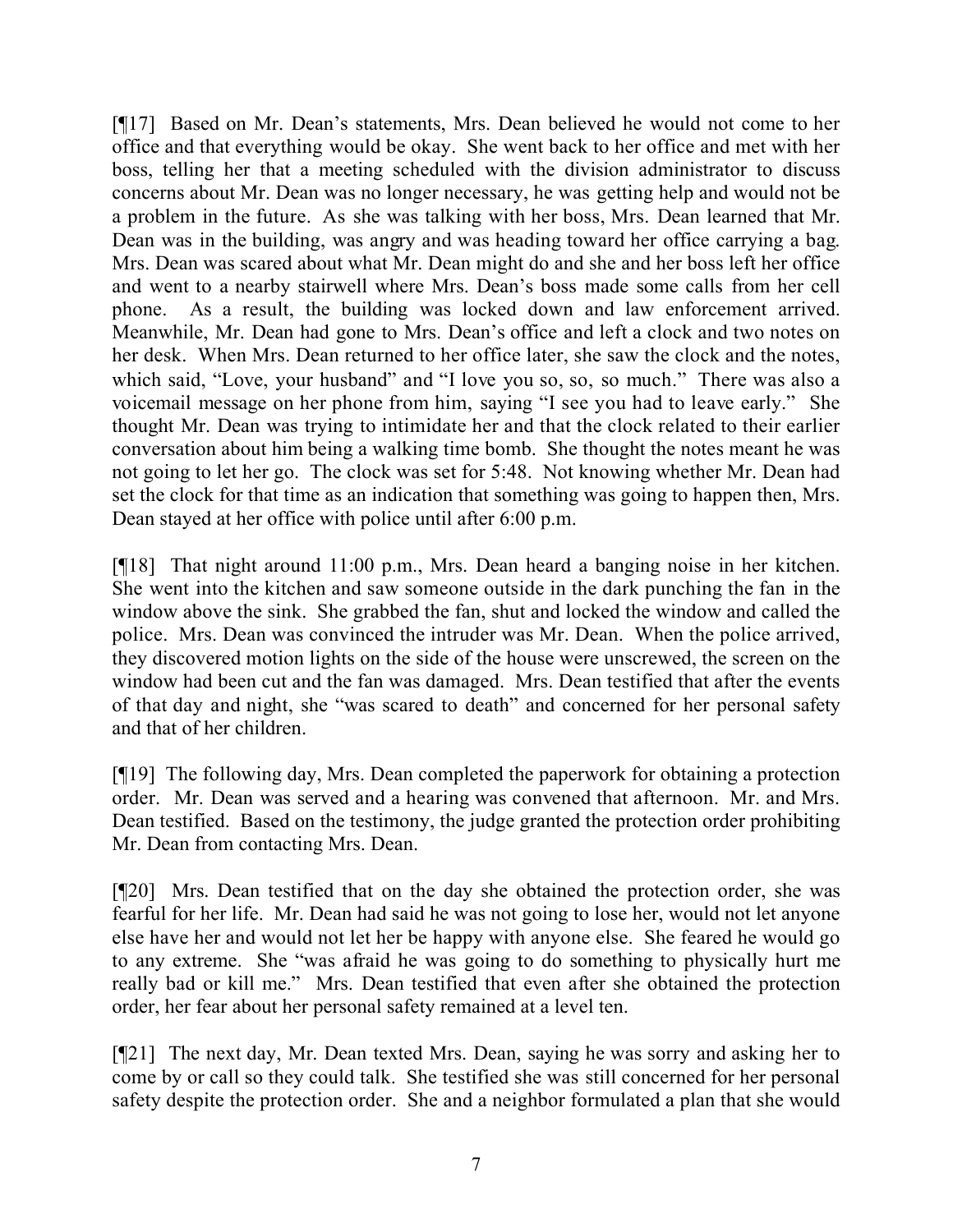have her keys with her at all times while she was in her house so that if something happened she could activate her car alarm and the neighbor would know to call the police. When it was dark, Mrs. Dean stayed in the hallway in the interior of her home so Mr. Dean could not see her if he was looking in the windows.

[¶22] On Sunday, July 29, 2012, Mrs. Dean continued to receive texts from Mr. Dean. She kept the doors and windows closed and would not let the younger children play outside for fear Mr. Dean would come by. The next day Mrs. Dean received a phone call at work from an unknown number during which the caller breathed into the phone and said nothing.

[¶23] The following day, on July 31, 2012, Mrs. Dean went home from work midmorning and found a board from her porch broken off. Someone had placed two pennies heads side up on the board. Mrs. Dean testified that she was too scared to go into the house and went straight to the police department. She testified that she was afraid the board and the two pennies were some type of death threat left by Mr. Dean.

[¶24] Mrs. Dean called work from the police department and learned that a detective was at her office wanting to talk with her. Mrs. Dean went to her office and while she was talking with the detective, Mr. Dean left a message on her office voicemail. He called again after the detective left Mrs. Dean's office. Mrs. Dean was "scared to death that he was going to do something to me" and reported the call to the detective. Police arrested Mr. Dean and charged him with stalking.

[¶25] After his arrest, Mr. Dean repeatedly called Mrs. Dean from jail and left messages. In one message, he told her the charges were being dismissed and he was getting out of jail. Mrs. Dean was on a business trip and, after hearing what Mr. Dean said, accepted his call to find out what was going on so she could make plans to take the kids and leave if Mr. Dean was in fact getting out of jail. Mrs. Dean testified that she "was afraid for her life" and her kids' safety.

[¶26] From the above evidence, we conclude the State met its burden of proving beyond a reasonable doubt that Mr. Dean intended to harass Mrs. Dean. From the evidence, a jury could reasonably infer that he intended to engage in a course of conduct reasonably likely to harass Mrs. Dean, including but not limited to verbal threats, written threats, vandalism or nonconsensual physical contact, which he knew or should have known would cause a reasonable person to suffer substantial emotional distress. Taking the State's evidence as true, Mr. Dean physically threatened Mrs. Dean and ransacked the bedrooms in her home on one occasion. On another occasion he followed and watched her and her kids without their knowledge and then called and described what she was wearing, where they had been and in what order they had been there. After a discussion in which Mrs. Dean referred to him as a walking time bomb, Mr. Dean left a clock on her office desk set at a time shortly after she got off work. He attempted to break into Mrs.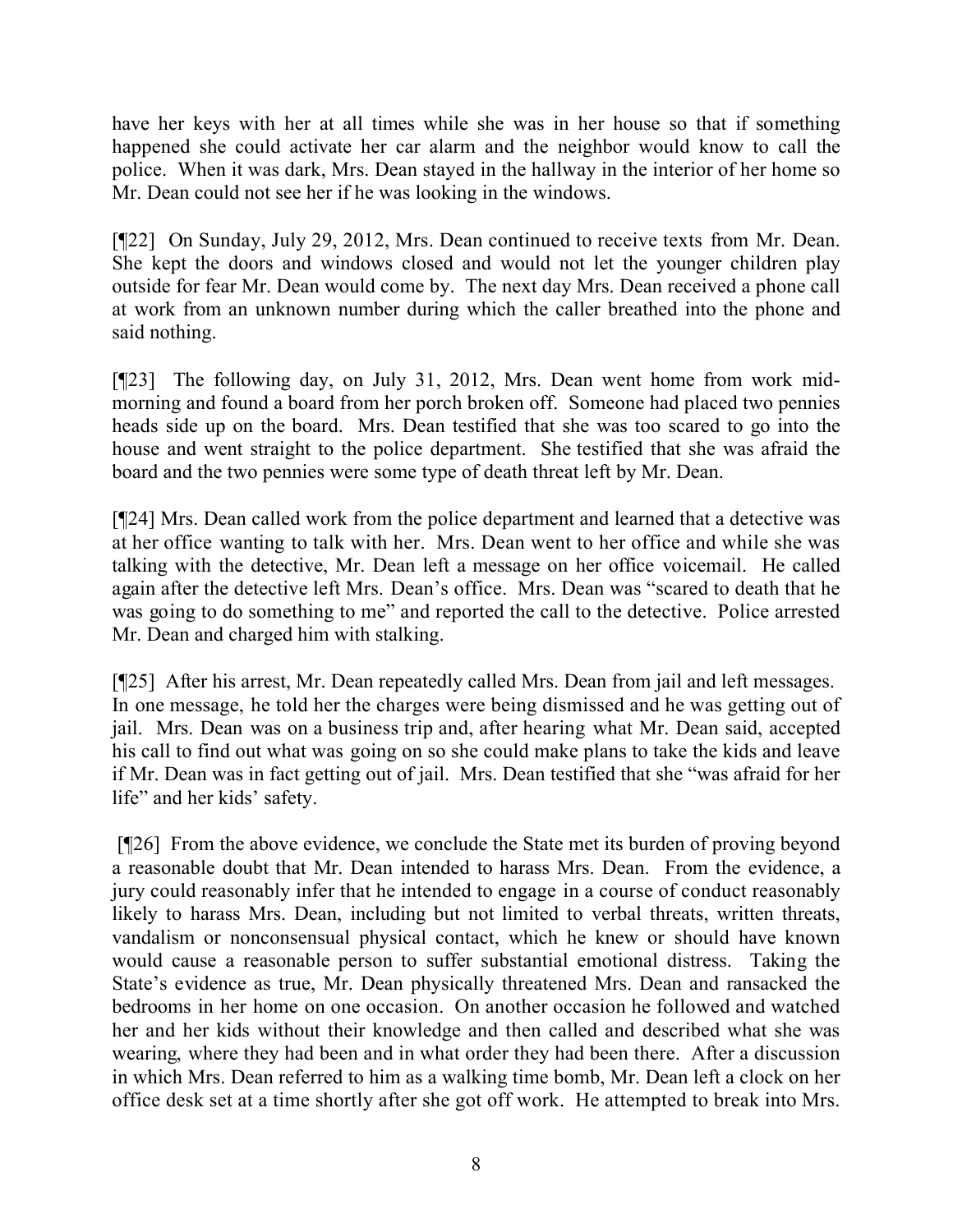Dean's house late at night. He repeatedly called and texted her and showed up at her office despite having been told to leave her alone. He yelled and cussed at her, and told her she belonged to him and that he was not going to lose her, would not let anyone else have her and would not let her be happy with someone else.

[¶27] After Mrs. Dean obtained the protection order on July 27, 2012, Mr. Dean continued to call and text her. From the character of Mr. Dean's conduct and the surrounding circumstances, the jury could reasonably infer that he also went to her house after the protection order was issued, damaged her porch and left a symbolic "heads up" sign for her to find. The jury could also reasonably infer that Mr. Dean engaged in this course of conduct intentionally knowing that it would cause, or which he should have known would cause, a reasonable person to suffer substantial emotional distress.

[¶28] Mr. Dean argues that his intent was not to harass Mrs. Dean but only to let her know he loved her and to try to save the marriage. His argument is unpersuasive given the State's evidence. To reiterate, Mr. Dean physically threatened Mrs. Dean, ransacked her home and left only when police arrived and produced a taser. He followed and watched her without her knowledge and then called her to tell her what she was wearing and where she had been. Despite Mrs. Dean's repeated requests that he not come to her office, he showed up there three days out of the four she worked the last full week of July, 2012. He yelled and cussed at her, said he would not let her go, attempted to break into her home, damaged her front porch and left items at her office and her home suggesting she should beware. At the same time he was engaging in this course of conduct, he called and texted her again and again and again. The State presented sufficient evidence to prove beyond a reasonable doubt that Mr. Dean intended to harass Mrs. Dean.

# *2. Jury Instructions*

[¶29] Mr. Dean's second contention is that the district court committed reversible error when it failed to instruct the jury that under  $\S$  6-2-506(b)(i) through (iv), the "course of conduct" element of the crime of stalking includes, but is not limited to,

any combination of the following:

(i) Communicating, anonymously or otherwise, or causing a communication with another person by verbal, electronic, mechanical, telegraphic, telephonic or written means in a manner that harasses;

 (ii) Following a person, other than within the residence of the defendant;

 (iii) Placing a person under surveillance by remaining present outside his or her school, place of employment,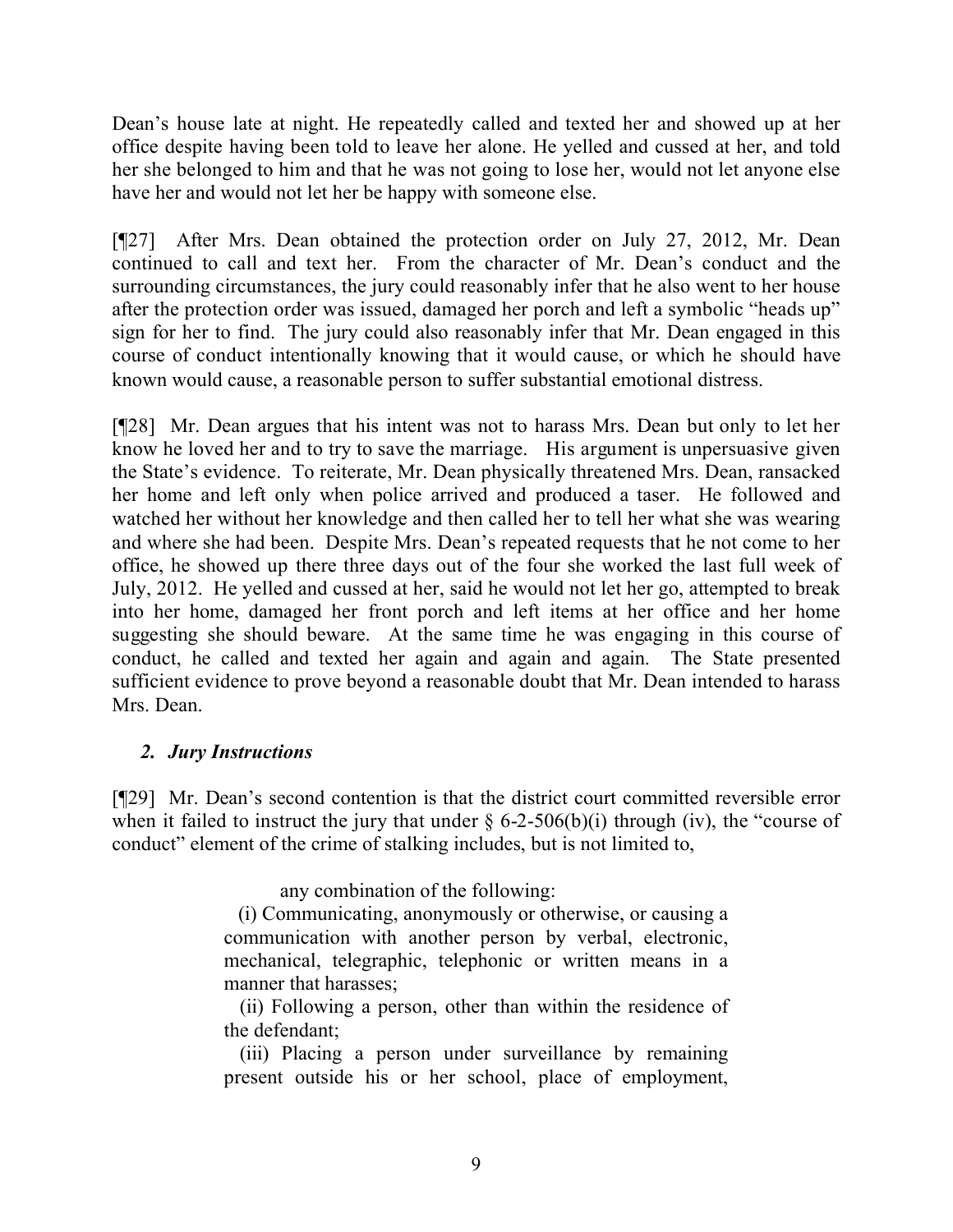vehicle, other place occupied by the person, or residence other than the residence of the defendant; or

 (iv) Otherwise engaging in a course of conduct that harasses another person.

Mr. Dean argues this statutory language means that in order to find him guilty of stalking the jury was required to find that he committed any combination of the conduct enumerated. Because the district court did not instruct the jury that the crime of stalking required proof that he committed any combination of (i), (ii), (iii) or (iv), Mr. Dean contends, the jury could not have found that he committed any combination of the above acts and was guilty of stalking.

[¶30] Mr. Dean did not object to the instruction challenged on appeal; therefore, we review his contention for plain error. *Walker II*, ¶ 29, 302 P.3d at 190-191, citing *Walker v. State*, 2012 WY 1, ¶ 13, 267 P.3d 1107, 1112 (Wyo. 2012) (*Walker I*). Plain error exists when: 1) the record is clear about the incident alleged as error; 2) the error transgressed a clear and unequivocal rule of law; and 3) the party claiming the error was denied a substantial right which materially prejudiced him. *Id*.

[ $[$ ][31] The State concedes the jury was not instructed on the language contained in  $\S$  6-2-506(b)(i) through (iv) and the first prong of the plain error test is satisfied. Addressing the second prong, the State argues that  $\S 6$ -2-506(b)(i) through (iv) set forth nonexclusive examples of conduct that constitute stalking; a jury may find a defendant guilty of stalking upon finding he engaged in a course of conduct that harasses within the meaning of § 6-2-506(a); therefore, an instruction that does not include § 6-2-506(b)(i) through (iv) is still a correct statement of Wyoming law. Should this Court conclude otherwise, the State asserts Mr. Dean was not denied a substantial right resulting in material prejudice because it is reasonably likely the jury would have reached the same result if it had been instructed on the language of  $\S$  6-2-502(b).

[¶32] Pursuant to § 6-2-502(b), a defendant commits the crime of stalking when, with the intent to harass another person, he engages in a "course of conduct reasonably likely to harass that person." "Conduct reasonably likely to harass" may include any combination of the conduct enumerated in subparagraph (b)(i) through (iv). However, "conduct reasonably likely to harass" is not limited to the enumerated conduct. The provision expressly leaves open the possibility that other types of conduct may constitute "conduct reasonably likely to harass." The State, therefore, is not required to prove a defendant's conduct included the conduct enumerated in subparagraph (b)(i) through (iv) in order to sustain a stalking conviction.

[¶33] The purpose of jury instructions is to "provide the jury with a foundational legal understanding to enable a reasoned application of the facts to the law." *Walker II,* ¶ 31, 302 P.3d at 191, citing *Walker I,* ¶ 13, 267 P.3d at 1112 and *Miller v. State*, 904 P.2d 344,